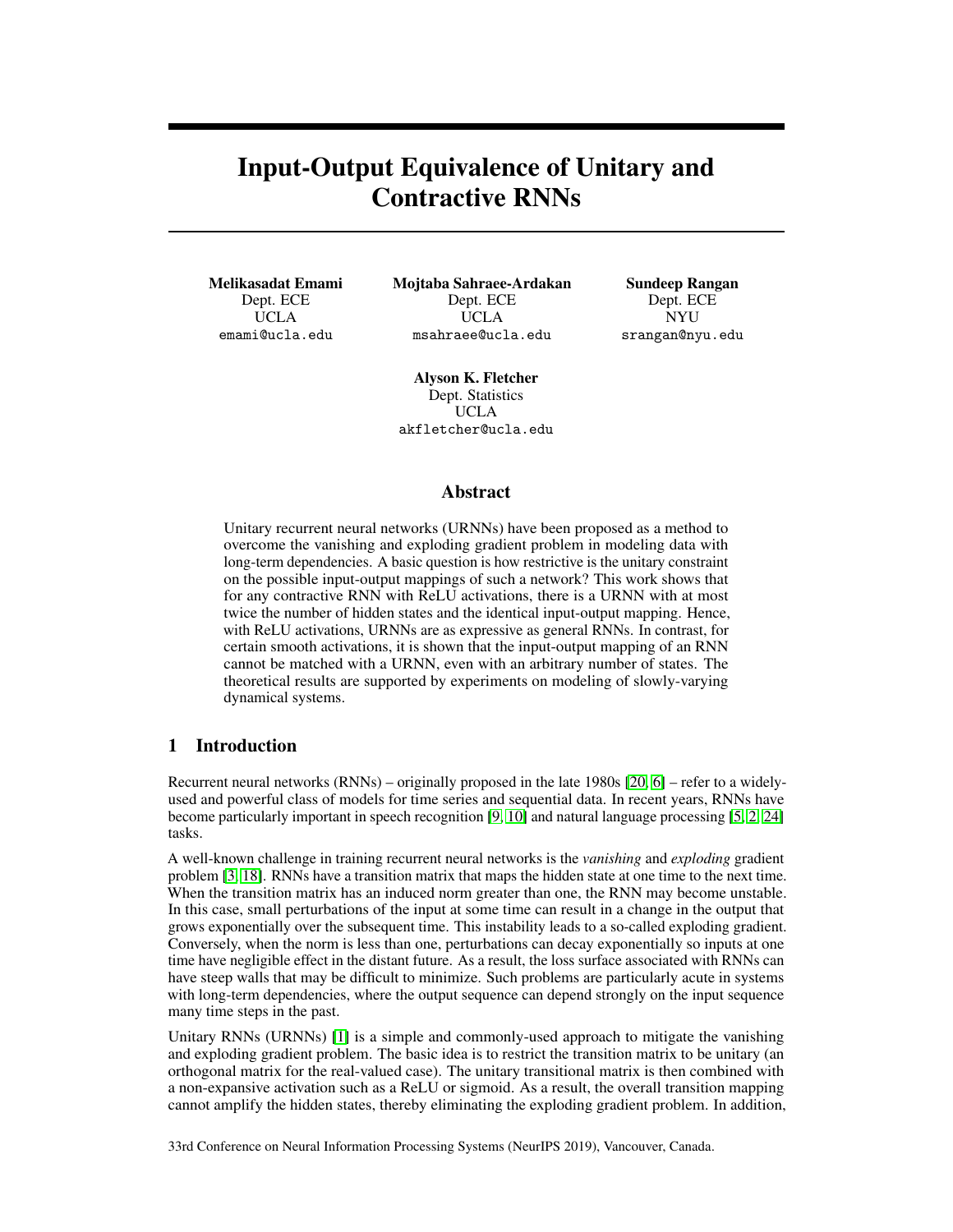since all the singular values of a unitary matrix equal 1, the transition matrix does not attenuate the hidden state, potentially mitigating the vanishing gradient problem as well. (Due to activation, the hidden state may still be attenuated). Some early work in URNNs suggested that they could be more effective than other methods, such as long short-term memory (LSTM) architectures and standard RNNs, for certain learning tasks involving long-term dependencies [13, 1] – see a short summary below.

Although URNNs may improve the stability of the network for the purpose of optimization, a basic issue with URNNs is that the unitary contraint may potentially reduce the set of input-output mappings that the network can model. This paper seeks to rigorously characterize *how restrictive the unitary constraint is on an RNN*. We evaluate this restriction by comparing the set of input-output mappings achievable with URNNs with the set of mappings from all RNNs. As described below, we restrict our attention to RNNs that are contractive in order to avoid unstable systems.

We show three key results:

- 1. Given any contractive RNN with  $n$  hidden states and ReLU activations, there exists a URNN with at most  $2n$  hidden states and the identical input-ouput mapping.
- 2. This result is tight in the sense that, given any  $n > 0$ , there exists at least one contractive RNN such that any URNN with the same input-output mapping must have at least  $2n$  states.
- 3. The equivalence of URNNs and RNNs depends on the activation. For example, we show that there exists a contractive RNN with *sigmoid* activations such that there is no URNN with any finite number of states that exactly matches the input-output mapping.

The implication of this result is that, for RNNs with ReLU activations, there is no loss in the *expressiveness* of model when imposing the unitary constraint. As we discuss below, the penalty is a two-fold increase in the number of parameters.

Of course, the expressiveness of a class of models is only one factor in their real performance. Based on these results alone, one cannot determine if URNNs will outperform RNNs in any particular task. Earlier works have found examples where URNNs offer some benefits over LSTMs and RNNs [1, 28]. But in the simulations below concerning modeling slowly-varying nonlinear dynamical systems, we see that URNNs with  $2n$  states perform approximately equally to RNNs with n states.

Theoretical results on generalization error are an active subject area in deep neural networks. Some measures of model complexity such as [17] are related to the spectral norm of the transition matrices. For RNNs with non-contractive matrices, these complexity bounds will grow exponentially with the number of time steps. In contrast, since unitary matrices can bound the generalization error, this work can also relate to generalizability.

#### Prior work

The vanishing and exploding gradient problem in RNNs has been known almost as early as RNNs themselves [3, 18]. It is part of a larger problem of training models that can capture long-term dependencies, and several proposed methods address this issue. Most approaches use some form of gate vectors to control the information flow inside the hidden states, the most widely-used being LSTM networks [11]. Other gated models include Highway networks [21] and gated recurrent units (GRUs) [4]. L1/L2 penalization on gradient norms and gradient clipping were proposed to solve the exploding gradient problem in [18]. With L1/L2 penalization, capturing long-term dependencies is still challenging since the regularization term quickly kills the information in the model. A more recent work [19] has successfully trained very deep networks by carefully adjusting the initial conditions to impose an approximate unitary structure of many layers.

Unitary evolution RNNs (URNNs) are a more recent approach first proposed in [1]. Orthogonal constraints were also considered in the context of associative memories [27]. One of the technical difficulties is to efficiently parametrize the set of unitary matrices. The numerical simulations in this work focus on relatively small networks, where the parameterization is not a significant computational issue. Nevertheless, for larger numbers of hidden states, several approaches have been proposed. The model in [1] parametrizes the transition matrix as a product of reflection, diagonal, permutation, and Fourier transform matrices. This model spans a subspace of the whole unitary space, thereby limiting the expressive power of RNNs. The work [28] overcomes this issue by optimizing over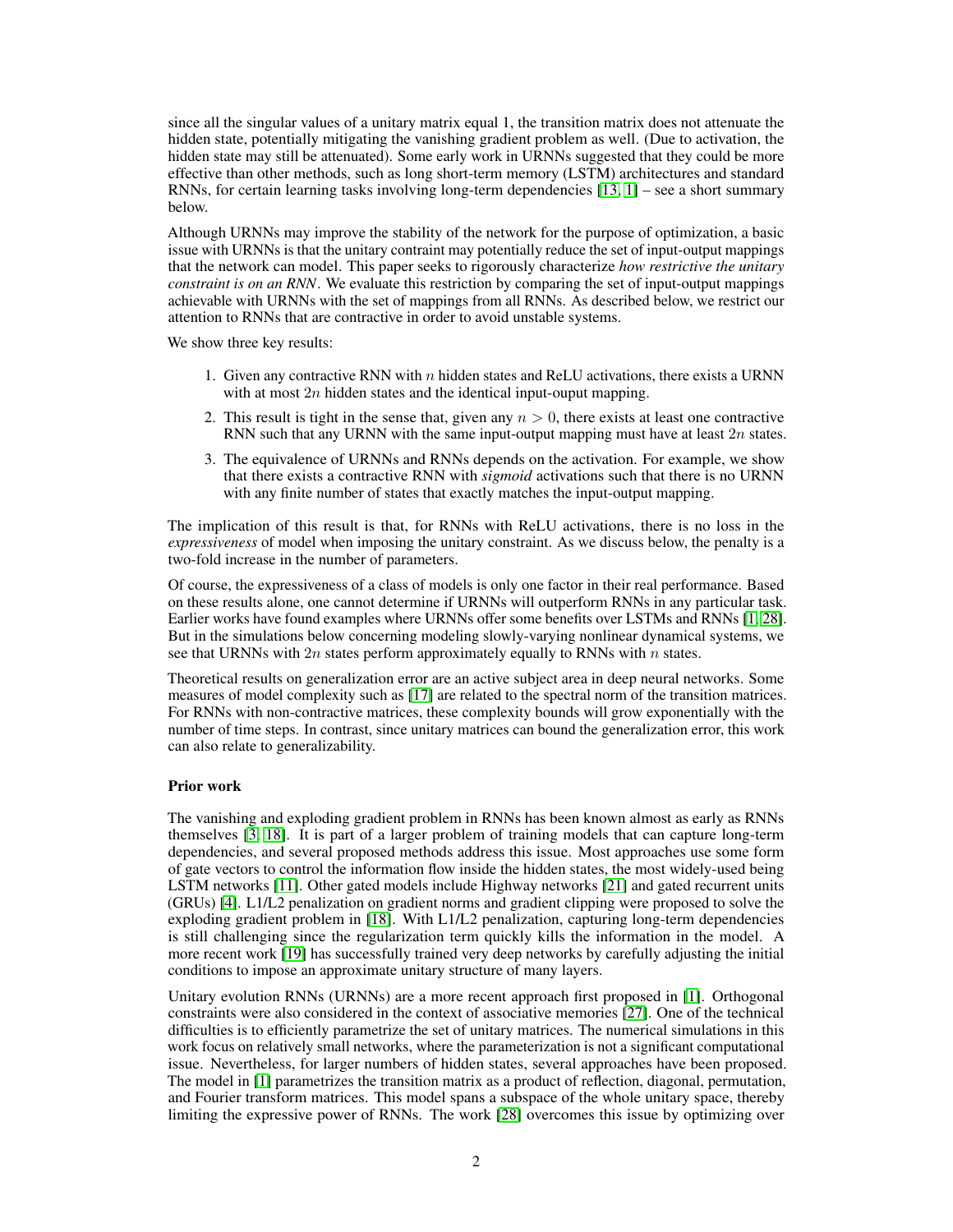

Figure 1: Recurrent Neural Network (RNN) model.

full-capacity unitary matrices. A key limitation in this work, however, is that the projection of weights on to the unitary space is not computationally efficient. A tunable, efficient parametrization of unitary matrices is proposed in [13]. This model provides the computational complexity of  $O(1)$  per parameter. The unitary matrix is represented as a product of rotation matrices and a diagonal matrix. By grouping specific rotation matrices, the model provides tunability of the span of the unitary space and enables using different capacities for different tasks. Combining the parametrization in [13] for unitary matrices and the "forget" ability of the GRU structure, [4, 12] presented an architecture that outperforms conventional models in several long-term dependency tasks. Other methods such as orthogonal RNNs proposed by [16] showed that the unitary constraint is a special case of the orthogonal constraint. By representing an orthogonal matrix as a product of Householder reflectors, we are able span the entire space of orthogonal matrices. Imposing hard orthogonality constraints on the transition matrix limits the expressiveness of the model and speed of convergence and performance may degrade [26].

# 2 RNNs and Input-Output Equivalence

RNNs. We consider recurrent neural networks (RNNs) representing sequence-to-sequence mappings of the form

$$
\mathbf{h}^{(k)} = \phi(\mathbf{W}\mathbf{h}^{(k-1)} + \mathbf{F}\mathbf{x}^{(k)} + \mathbf{b}), \quad \mathbf{h}^{(-1)} = \mathbf{h}_{-1},
$$
 (1a)

$$
\mathbf{y}^{(k)} = \mathbf{Ch}^{(k)},\tag{1b}
$$

parameterized by  $\Theta = (\mathbf{W}, \mathbf{F}, \mathbf{b}, \mathbf{C}, \mathbf{h}_{-1})$ . The system is shown in Fig. 1. The system maps a sequence of inputs  $\mathbf{x}^{(k)} \in \mathbb{R}^m$ ,  $k = 0, 1, ..., T - 1$  to a sequence of outputs  $\mathbf{y}^{(k)} \in \mathbb{R}^p$ . In equation (1),  $\phi$  is the activation function (e.g. sigmoid or ReLU);  $\mathbf{h}^{(k)} \in \mathbb{R}^n$  is an internal or hidden state;  $\mathbf{W} \in \mathbb{R}^{n \times n}$ ,  $\mathbf{F} \in \mathbb{R}^{n \times m}$ , and  $\mathbf{C} \in \mathbb{R}^{p \times n}$  are the hidden-to-hidden, input-to-hidden, and hidden-to-output weight matrices respectively; and b is the bias vector. We have considered the initial condition,  $h_{-1}$ , as part of the parameters, although we will often take  $h_{-1} = 0$ . Given a set of parameters Θ, we will let

$$
y = G(x, \Theta) \tag{2}
$$

denote the resulting sequence-to-sequence mapping. Note that the number of time samples,  $T$ , is fixed throughout our discussion.

Recall [23] that a matrix W is *unitary* if  $W^H W = WW^H = I$ . When a unitary matrix is realvalued, it is also called *orthogonal*. In this work, we will restrict our attention to real-valued matrices, but still use the term unitary for consistency with the URNN literature. A *Unitary RNN* or URNN is simply an RNN  $(1)$  with a unitary state-to-state transition matrix  $W$ . A key property of unitary matrices is that they are *norm-preserving*, meaning that  $\|\mathbf{Wh}^{(k)}\|_2 = \|\mathbf{h}^{(k)}\|_2$ . In the context of (1a), the unitary constraint implies that the transition matrix does not amplify the state.

Equivalence of RNNs. Our goal is to understand the extent to which the unitary constraint in a URNN restricts the set of input-output mappings. To this end, we say that the RNNs for two parameters  $\Theta_1$  and  $\Theta_2$  are *input-output equivalent* if the sequence-to-sequence mappings are identical,

$$
G(\mathbf{x}, \Theta_1) = G(\mathbf{x}, \Theta_2) \text{ for all } \mathbf{x} = (\mathbf{x}^{(0)}, \dots, \mathbf{x}^{(T-1)}). \tag{3}
$$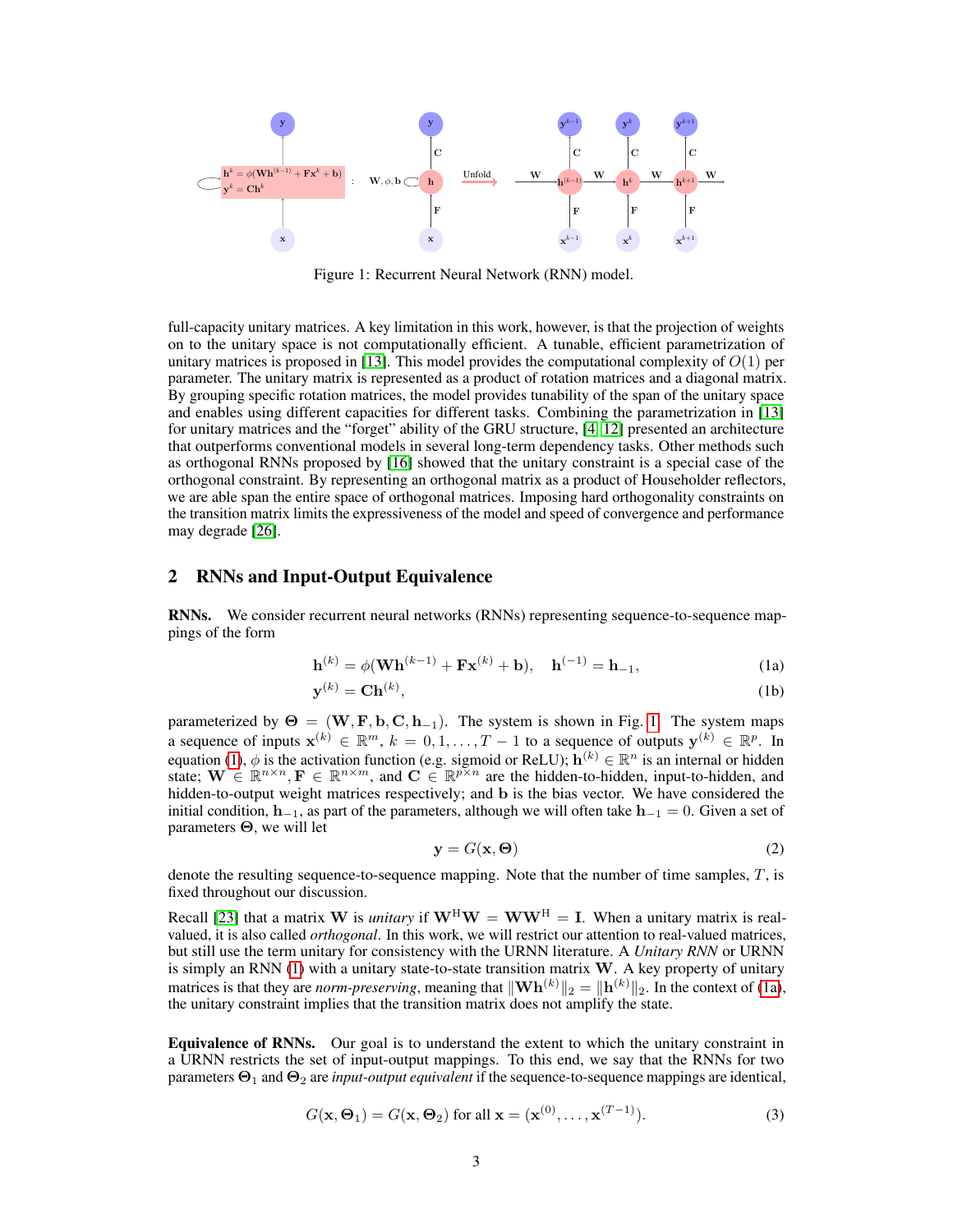That is, for all input sequences x, the two systems have the same output sequence. Note that the hidden internal states  $\mathbf{h}^{(k)}$  in the two systems may be different. We will also say that two RNNs are *equivalent on a set of*  $X$  of inputs if (3) holds for all  $\mathbf{x} \in \mathcal{X}$ .

It is important to recognize that input-output equivalence does *not* imply that the parameters  $\Theta_1$  and  $\Theta_2$  are identical. For example, consider the case of linear RNNs where the activation in (1) is the identity,  $\phi(\mathbf{z}) = \mathbf{z}$ . Then, for any invertible T, the transformation

$$
\mathbf{W} \to \mathbf{T} \mathbf{W} \mathbf{T}^{-1}, \quad \mathbf{C} \to \mathbf{C} \mathbf{T}^{-1}, \quad \mathbf{F} \to \mathbf{T} \mathbf{F}, \quad \mathbf{h}_{-1} \to \mathbf{T} \mathbf{h}_{-1}, \tag{4}
$$

results in the same input-output mapping. However, the internal states  $\mathbf{h}^{(k)}$  will be mapped to  $\mathbf{Th}^{(k)}$ . The fact that many parameters can lead to identical input-output mappings will be key to finding equivalent RNNs and URNNs.

Contractive RNNs. The *spectral norm* [23] of a matrix W is the maximum gain of the matrix  $\|\mathbf{W}\| := \max_{\mathbf{h}\neq 0} \frac{\|\mathbf{W}\mathbf{h}\|_2}{\|\mathbf{h}\|_2}$  $\frac{\mathbf{w}\mathbf{n}_{\parallel 2}}{\|\mathbf{h}\|_2}$ . In an RNN (1), the spectral norm  $\|\mathbf{W}\|$  measures how much the transition matrix can amplify the hidden state. For URNNs,  $\|\mathbf{W}\| = 1$ . We will say an RNN is *contractive* if  $\|\mathbf{W}\| < 1$ , *expansive* if  $\|\mathbf{W}\| > 1$ , and *non-expansive* if  $\|\mathbf{W}\| \leq 1$ . In the sequel, we will restrict our attention to contractive and non-expansive RNNs. In general, given an expansive RNN, we cannot expect to find an equivalent URNN. For example, suppose  $h^{(k)} = h^{(k)}$  is scalar. Then, the transition matrix W is also scalar  $W = w$  and w is expansive if and only if  $|w| > 1$ . Now suppose the activation is a ReLU  $\phi(h) = \max\{0, h\}$ . Then, it is possible that a constant input  $x^{(k)} = x_0$  can result in an output that grows exponentially with time:  $y^{(k)} = \text{const} \times w^k$ . Such an exponential increase is not possible with a URNN. We consider only non-expansive RNNs in the remainder of the paper. Some of our results will also need the assumption that the activation function  $\phi(\cdot)$  in (1) is non-expansive:

$$
\|\phi(\mathbf{x}) - \phi(\mathbf{y})\|_2 \le \|\mathbf{x} - \mathbf{y}\|_2, \quad \text{for all } \mathbf{x} \text{ and } \mathbf{y}.
$$

This property is satisfied by the two most common activations, sigmoids and ReLUs.

Equivalence of Linear RNNs. To get an intuition of equivalence, it is useful to briefly review the concept in the case of linear systems [14]. Linear systems are RNNs (1) in the special case where the activation function is identity,  $\phi(z) = z$ ; the initial condition is zero,  $h_{-1} = 0$ ; and the bias is zero, **. In this case, it is well-known that two systems are input-output equivalent if and only if they** have the same *transfer function*,

$$
H(s) := \mathbf{C}(s\mathbf{I} - \mathbf{W})^{-1}\mathbf{F}.
$$
 (5)

In the case of scalar inputs and outputs,  $H(s)$  is a rational function of the complex variable s with numerator and denominator degree of at most n, the dimension of the hidden state  $h^{(k)}$ . Any statespace system (1) that achieves a particular transfer function is called a *realization* of the transfer function. Hence two linear systems are equivalent if and only if they are the realizations of the same transfer function.

A realization is called *minimal* if it is not equivalent some linear system with fewer hidden states. A basic property of realizations of linear systems is that they are minimal if and only if they are *controllable* and *observable*. The formal definition is in any linear systems text, e.g. [14]. Loosely, controllable implies that all internal states can be reached with an appropriate input and observable implies that all hidden states can be observed from the ouptut. In absence of controllability and observability, some hidden states can be removed while maintaining input-output equivalence.

### 3 Equivalence Results for RNNs with ReLU Activations

Our first results consider contractive RNNs with ReLU activations. For the remainder of the section, we will restrict our attention to the case of zero initial conditions,  $h^{(-1)} = 0$  in (1).

**Theorem 3.1** Let  $y = G(x, \Theta_c)$  be a contractive RNN with ReLU activation and states of dimension n. Fix  $M>0$  and let  $\mathcal X$  be the set of all sequences such that  $\|\mathbf x^{(k)}\|_2\leq M<\infty$  for all  $k.$  Then *there exists a URNN with state dimension*  $2n$  *and parameters*  $\Theta_u = (\mathbf{W}_u, \mathbf{F}_u, \mathbf{b}_u, \mathbf{C}_u)$  *such that for*  $all \mathbf{x} \in \mathcal{X}, G(\mathbf{x}, \Theta_c) = G(\mathbf{x}, \Theta_u)$ . Hence the input-output mapping is matched for bounded inputs.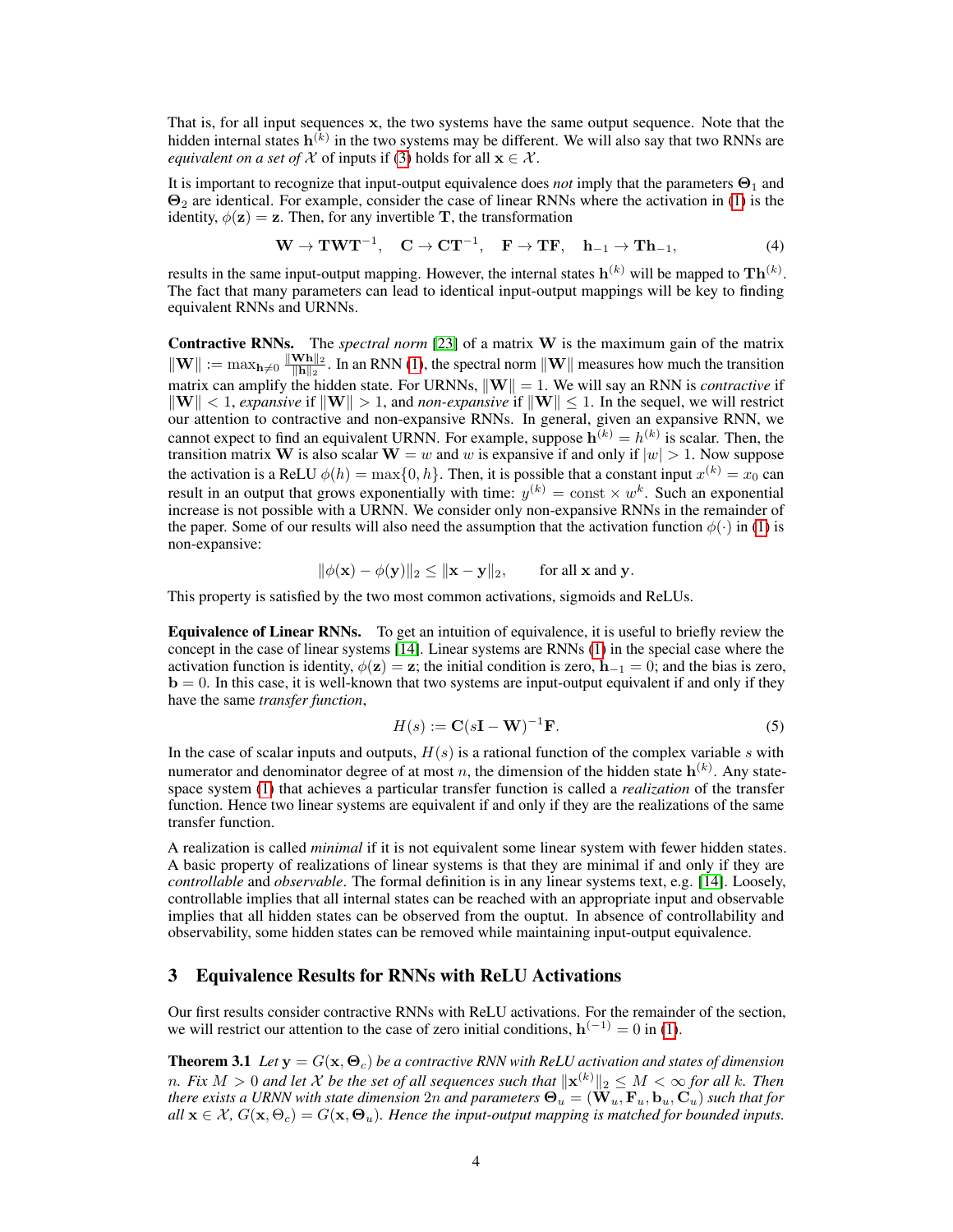Proof See Appendix A.

Theorem 3.1 shows that for any contractive RNN with ReLU activations, there exists a URNN with at most twice the number of hidden states and the identical input-output mapping. Thus, there is no loss in the set of input-output mappings with URNNs relative to general contractive RNNs on bounded inputs.

The penalty for using RNNs is the two-fold increase in state dimension, which in turn increases the number of parameters to be learned. We can estimate this increase in parameters as follows: The raw number of parameters for an RNN (1) with n hidden states, p outputs and m inputs is  $n^2 + (p+m+1)n$ . However, for ReLU activations, the RNNs are equivalent under the transformations (4) using diagonal positive T. Hence, the number of degrees of freedom of a general RNN is at most  $d_{\text{rnn}} = n^2 + (p+m)n$ . We can compare this value to a URNN with 2n hidden states. The set of  $2n \times 2n$  unitary W has  $2n(2n - 1)/2$  degrees of freedom [22]. Hence, the total degrees of freedom in a URNN with 2n states is at most  $d_{\text{urnn}} = n(2n - 1) + 2n(p + m)$ . We conclude that a URNN with  $2n$  hidden states has slightly fewer than twice the number of parameters as an RNN with  $n$ hidden states.

We note that there are cases that the contractivity assumption is limiting, however, the limitations may not always be prohibitive. We will see in our experiments that imposing the contractivity constraint can improve learning for RNNs when models have sufficiently large numbers of time steps. Some related results where bounding the singular values help with the performance can be found in [26].

We next show a converse result.

Theorem 3.2 *For every positive* n*, there exists a contractive RNN with ReLU nonlinearity and state dimension* n *such that every equivalent URNN has at least* 2n *states.*

Proof See Appendix B.1 in the Supplementary Material.

The result shows that the  $2n$  achievability bound in Theorem 3.1 is tight, at least in the worst case. In addition, the RNN constructed in the proof of Theorem 3.2 is not particularly pathological. We will show in our simulations in Section 5 that URNNs typically need twice the number of hidden states to achieve comparable modeling error as an RNN.

# 4 Equivalence Results for RNNs with Sigmoid Activations

Equivalence between RNNs and URNNs depends on the particular activation. Our next result shows that with sigmoid activations, URNNs are, in general, never exactly equivalent to RNNs, even with an arbitrary number of states.

We need the following technical definition: Consider an RNN (1) with a standard sigmoid activation  $\phi(z) = 1/(1 + e^{-z})$ . If W is non-expansive, then a simple application of the contraction mapping principle shows that for any constant input  $x^{(k)} = x^*$ , there is a fixed point in the hidden state  $\mathbf{h}^* = \phi(\mathbf{W}\mathbf{h}^* + \mathbf{F}\mathbf{x}^* + \mathbf{b})$ . We will say that the RNN is controllable and observable at  $\mathbf{x}^*$  if the linearization of the RNN around  $(x^*, h^*)$  is controllable and observable.

**Theorem 4.1** *There exists a contractive RNN with sigmoid activation function*  $\phi$  *with the following property: If a URNN is controllable and observable at any point*  $x^*$ , then the URNN cannot be *equivalent to the RNN for inputs* x *in the neighborhood of* x ∗ *.*

Proof See Appendix B.2 in the Supplementary Material.

The result provides a converse on equivalence: Contractive RNNs with sigmoid activations are not in general equivalent to URNNs, even if we allow the URNN to have an arbitrary number of hidden states. Of course, the approximation error between the URNN and RNN may go to zero as the URNN hidden dimension goes to infinity (e.g., similar to the approximation results in [8]). However, exact equivalence is not possible with sigmoid activations, unlike with ReLU activations. Thus, there is fundamental difference in equivalence for smooth and non-smooth activations.

We note that the fundamental distinction between Theorem 3.1 and the opposite result in Theorem 4.1 is that the activation is smooth with a positive slope. With such activations, you can linearize the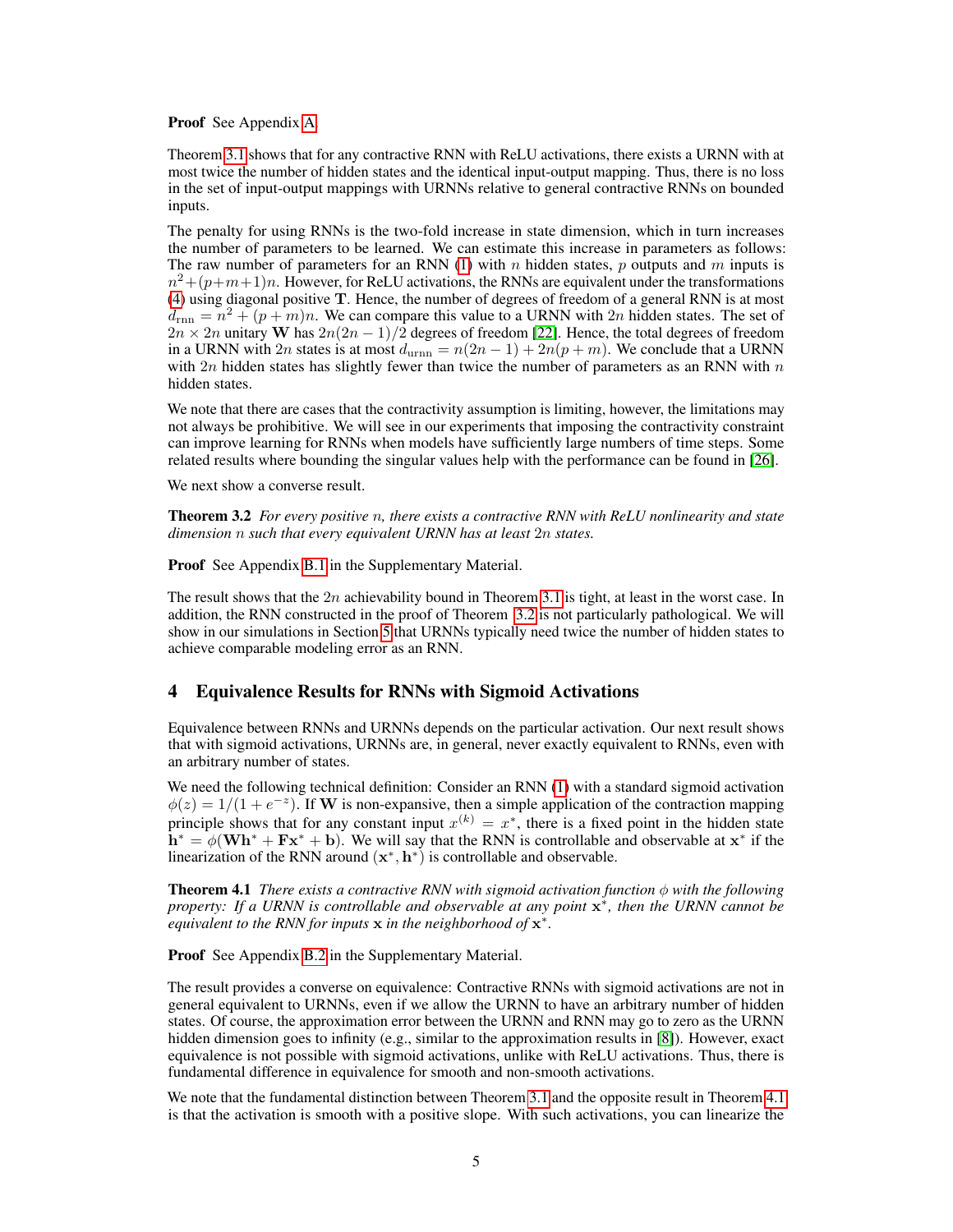system, and the eigenvalues of the transition matrix become visible in the input-output mapping. In contrast, ReLUs can zero out states and suppress these eigenvalues. This is a key insight of the paper and a further contribution in understanding nonlinear systems.

### 5 Numerical Simulations

In this section, we numerically compare the modeling ability of RNNs and URNNs where the true system is a contractive RNN with long-term dependencies. Specifically, we generate data from multiple instances of a synthetic RNN where the parameters in  $(1)$  are randomly generated. For the true system, we use  $m = 2$  input units,  $p = 2$  output units, and  $n = 4$  hidden units at each time step. The matrices F, C and b are generated as i.i.d. Gaussians. We use a random transition matrix,

$$
\mathbf{W} = \mathbf{I} - \epsilon \mathbf{A}^{\mathsf{T}} \mathbf{A} / ||\mathbf{A}||^2,
$$
\n(6)

where A is Gaussian i.i.d. matrix and  $\epsilon$  is a small value, taken here to be  $\epsilon = 0.01$ . The matrix (6) will be contractive with singular values in  $(1 - \epsilon, 1)$ . By making  $\epsilon$  small, the states of the system will vary slowly, hence creating long-term dependencies. In analogy with linear systems, the time constant will be approximately  $1/\epsilon = 100$  time steps. We use ReLU activations. To avoid degenerate cases where the outputs are always zero, the biases b are adjusted to ensure that the each hidden state is on some target 60% of the time using a similar procedure as in [7].

The trials have  $T = 1000$  time steps, which corresponds to 10 times the time constant  $1/\epsilon = 100$  of the system. We added noise to the output of this system such that the signal-to-noise ratio (SNR) is 15 dB or 20 dB. In each trial, we generate 700 training samples and 300 test sequences from this system.

Given the input and the output data of this contractive RNN, we attempt to learn the system with: (i) standard RNNs, (ii) URNNs, and (iii) LSTMs. The hidden states in the model are varied in the range  $n = [2, 4, 6, 8, 10, 12, 14]$ , which include values both above and below the true number of hidden states  $n_{\text{true}} = 4$ . We used mean-squared error as the loss function. Optimization is performed using Adam [15] optimization with a batch size  $= 10$  and learning rate  $= 0.01$ . All models are implemented in the Keras package in Tensorflow. The experiments are done over 30 realizations of the original contractive system.

For the URNN learning, of all the proposed algorithms for enforcing the unitary constraints on transition matrices during training [13, 28, 1, 16], we chose to project the transition matrix on the full space of unitary matrices after each iteration using singular value decomposition (SVD). Although SVD requires  $\mathcal{O}(n^3)$  computation for each projection, for our choices of hidden states it performed faster than the aforementioned methods.

Since we have training noise and since optimization algorithms can get stuck in local minima, we cannot expect "exact" equivalence between the learned model and true system as in the theorems. So, instead, we look at the test error as a measure of the closeness of the learned model to the true system. Figure 2 on the left shows the test  $R^2$  for a Gaussian i.i.d. input and output with SNR = 20 dB for RNNs, URNNs, and LSTMs. The red dashed line corresponds to the optimal  $R^2$  achievable at the given noise level.

Note that even though the true RNN has  $n_{true} = 4$  hidden states, the RNN model does not obtain the optimal test  $R^2$  at  $n = 4$ . This is not due to training noise, since the RNN is able to capture the full dynamics when we over-parametrize the system to  $n \approx 8$  hidden states. The test error in the RNN at lower numbers of hidden states is likely due to the optimization being caught in a local minima.

What is important for this work though is to compare the URNN test error with that of the RNN. We observe that URNN requires approximately twice the number of hidden states to obtain the same test error as achieved by an RNN. To make this clear, the right plot shows the same performance data with number of states adjusted for URNN. Since our theory indicates that a URNN with  $2n$  hidden states is as powerful as an RNN with n hidden states, we compare a URNN with  $2n$  hidden units directly with an RNN with  $n$  hidden units. We call this the adjusted hidden units. We see that the URNN and RNN have similar test error when we appropriately scale the number of hidden units as predicted by the theory.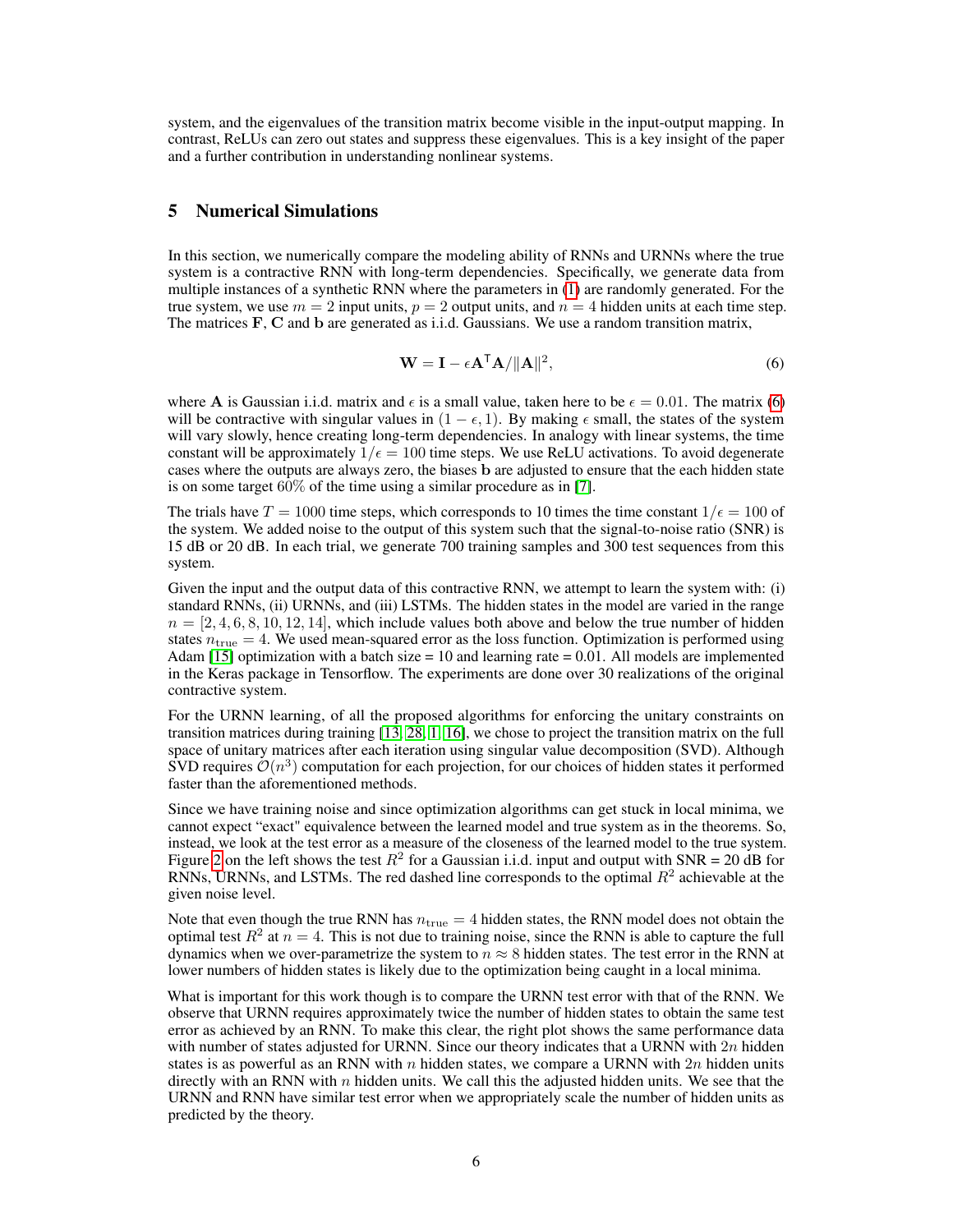

Figure 2: Test  $R^2$  on synthetic data for a Gaussian i.i.d. input and output SNR=20 dB.

For completeness, the left plot in Figure 2 also shows the test error with an LSTM. It is important to note that the URNN has almost the same performance as an LSTM with considerably smaller number of parameters.

Figure 3 shows similar results for the same task with SNR = 15 dB. For this task, the input is *sparse* Gaussian i.i.d., i.e. Gaussian with some probability  $p = 0.02$  and 0 with probability  $1 - p$ . The left plot shows the  $R^2$  vs. the number of hidden units for RNNs and URNNs and the right plot shows the same results once the number of hidden units for URNN is adjusted.

We also compared the modeling ability of URNNs and RNNs using the Pixel-Permuted MNIST task. Each MNIST image is a  $28 \times 28$  grayscale image with a label between 0 and 9. A fixed random permutation is applied to the pixels and each pixel is fed to the network in each time step as the input and the output is the predicted label for each image [1, 13, 26].

We evaluated various models on the Pixel-Permuted MNIST task using validation based early stopping. Without imposing a contractivity constraint during learning, the RNN is either unstable or requires a slow learning rate. Imposing a contractivity constraint improves the performance. Incidentally, using a URNN improves the performance further. Thus, contractivity can improve learning for RNNs when models have sufficiently large numbers of time steps.

## 6 Conclusion

Several works empirically show that using unitary recurrent neural networks improves the stability and performance of the RNNs. In this work, we study how restrictive it is to use URNNs instead of RNNs. We show that URNNs are at least as powerful as contractive RNNs in modeling input-output mappings if enough hidden units are used. More specifically, for any contractive RNN we explicitly construct a URNN with twice the number of states of the RNN and identical input-output mapping. We also provide converse results for the number of state and the activation function needed for exact matching. We emphasize that although it has been shown that URNNs outperform standard RNNs and LSTM in many tasks that involve long-term dependencies, our main goal in this paper is to show that from an approximation viewpoint, URNNs are as expressive as general contractive RNNs. By a two-fold increase in the number of parameters, we can use the stability benefits they bring for optimization of neural networks.

# Acknowledgements

The work of M. Emami, M. Sahraee-Ardakan, A. K. Fletcher was supported in part by the National Science Foundation under Grants 1254204 and 1738286, and the Office of Naval Research under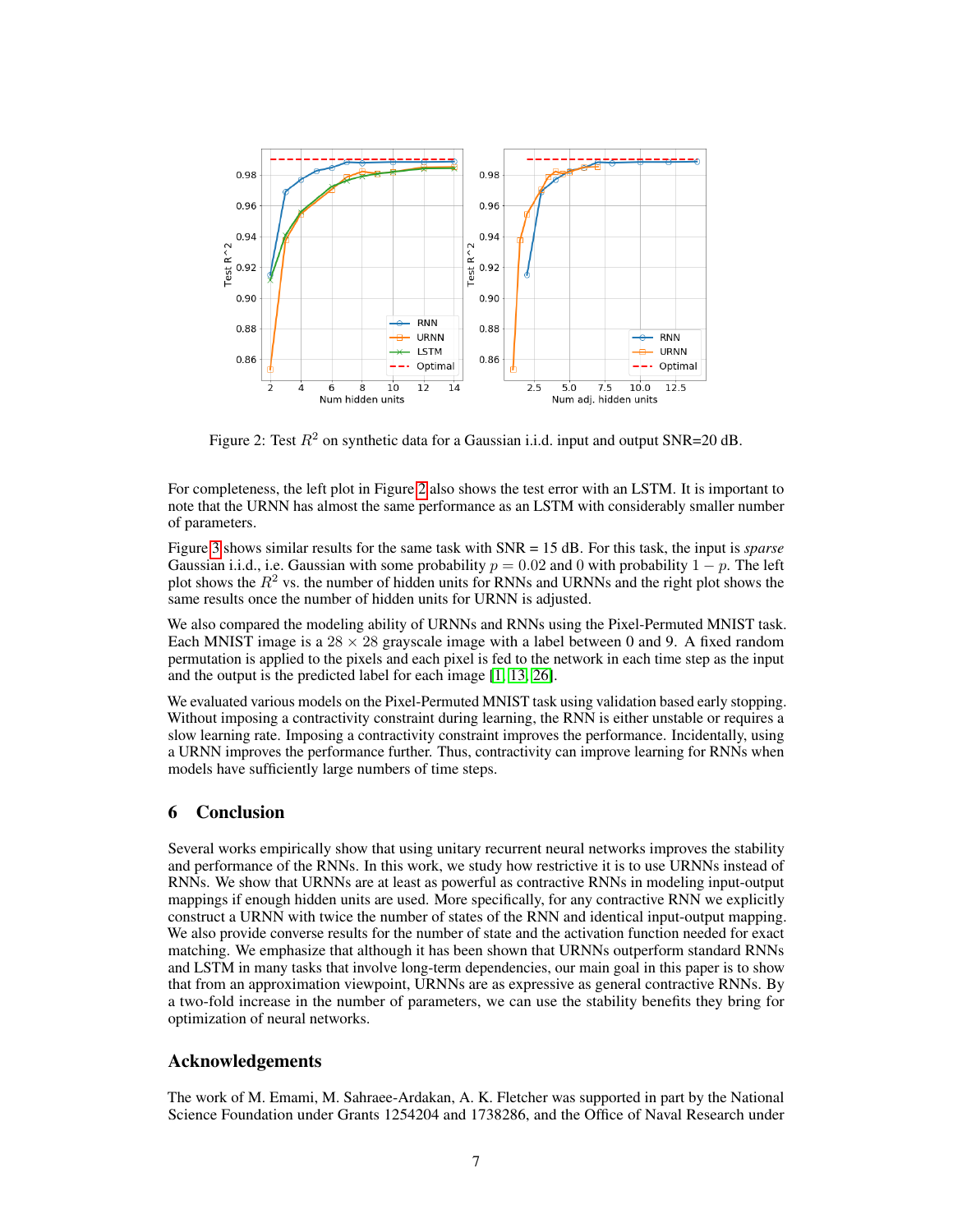

Figure 3: Test  $R^2$  on synthetic data for a Gaussian i.i.d. input and output SNR=15 dB.



Figure 4: Accuracy on Permuted MNIST task for various models trained with RMSProp, validationbased early termination, and initial learning rate lr. (1) URNN model: RNN model with unitary constraint; (2) ContRNN: RNN with a contractivity constraint; (3 & 4) RNN model with no contractivity or unitary constraint (two learning rates). We see contractivity improves performance, and unitary constraints improve performance further.

Grant N00014-15-1-2677. S. Rangan was supported in part by the National Science Foundation under Grants 1116589, 1302336, and 1547332, NIST, the industrial affiliates of NYU WIRELESS, and the SRC.

## A Proof of Theorem 3.1

The basic idea is to construct a URNN with 2n states such that first n states match the states of RNN and the last  $n$  states are always zero. To this end, consider any contractive RNN,

$$
\mathbf{h}_c^{(k)} = \phi(\mathbf{W}_c \mathbf{h}_c^{(k-1)} + \mathbf{F}_c \mathbf{x}^{(k)} + \mathbf{b}_c), \quad \mathbf{y}^{(k)} = \mathbf{C}_c \mathbf{h}_c^{(k)},
$$

where  $\mathbf{h}^{(k)} \in \mathbb{R}^n$ . Since W is contractive, we have  $\|\mathbf{W}\| \leq \rho$  for some  $\rho < 1$ . Also, for a ReLU activation,  $\|\phi(\mathbf{z})\| \leq \|\mathbf{z}\|$  for all pre-activation inputs z. Hence,

$$
\|\mathbf{h}_c^{(k)}\|_2 = \|\phi(\mathbf{W}_c \mathbf{h}_c^{(k-1)} + \mathbf{F}_c \mathbf{x}^{(k)} + \mathbf{b}_c)\|_2 \leq \|\mathbf{W}_c \mathbf{h}_c^{(k-1)} + \mathbf{F}_c \mathbf{x}^{(k)} + \mathbf{b}_c\|_2
$$
  
\$\leq \rho \|\mathbf{h}\_c^{(k-1)}\|\_2 + \|\mathbf{F}\_c\| \|\mathbf{x}^{(k)}\|\_2 + \|\mathbf{b}\_c\|\_2\$.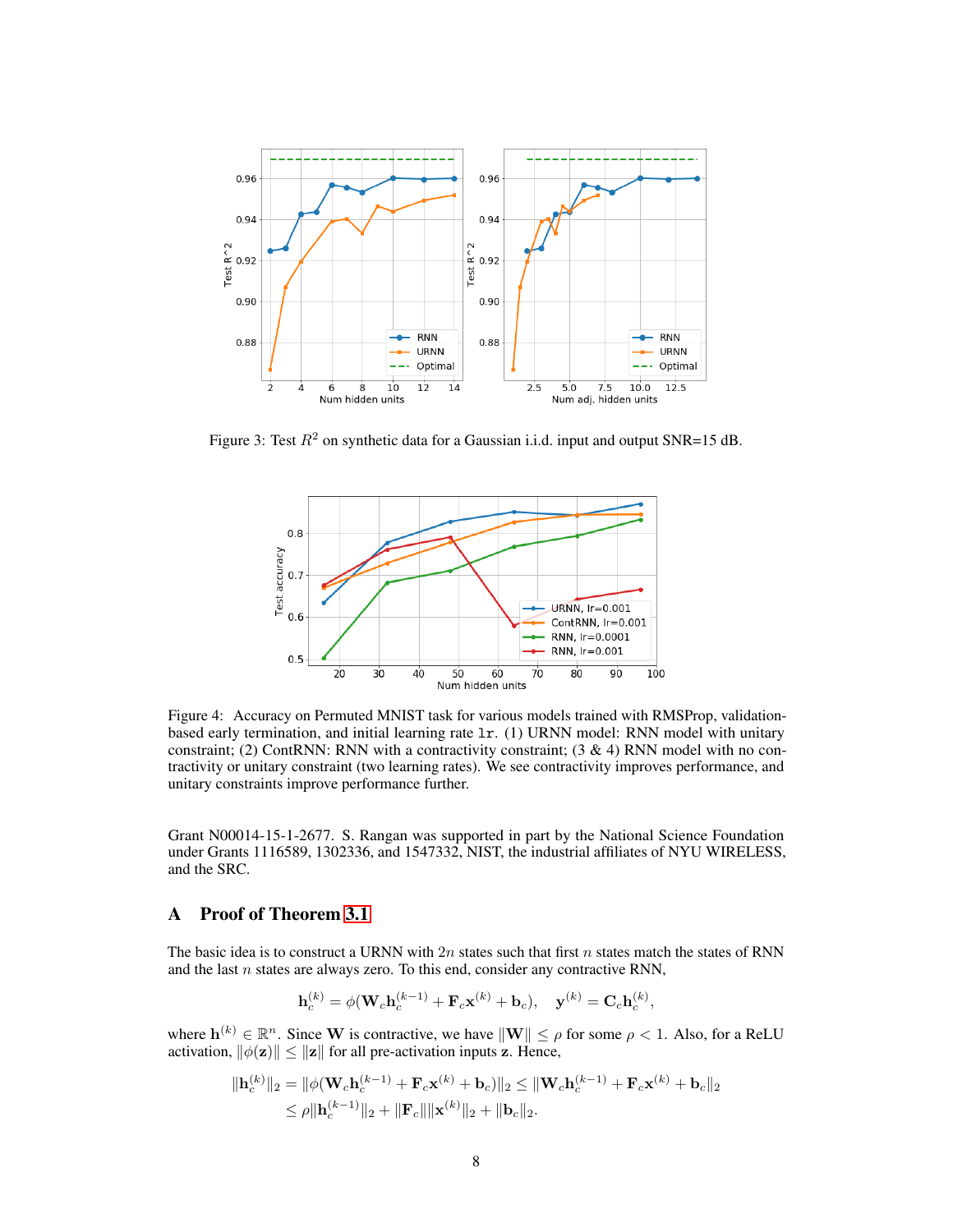Therefore, with bounded inputs,  $\|\mathbf{x}^{(k)}\| \leq M$ , we have the state is bounded,

$$
\|\mathbf{h}^{(k)}\|_{2} \le \frac{1}{1-\rho} \left[ \|\mathbf{F}_c\|M + \|\mathbf{b}_c\|_{2} \right] =: M_h.
$$
 (7)

We construct a URNN as,

$$
\mathbf{h}_u^{(k)} = \phi(\mathbf{W}_u \mathbf{h}_u^{(k-1)} + \mathbf{F}_u \mathbf{x}^{(k)} + \mathbf{b}_u), \quad \mathbf{y}^{(k)} = \mathbf{C}_u \mathbf{h}_u^{(k)}
$$

where the parameters are of the form,

$$
\mathbf{h}_u = \begin{bmatrix} \mathbf{h}_1 \\ \mathbf{h}_2 \end{bmatrix} \in \mathbb{R}^{2n}, \quad \mathbf{W}_u = \begin{bmatrix} \mathbf{W}_1, \mathbf{W}_2 \\ \mathbf{W}_3, \mathbf{W}_4 \end{bmatrix}, \quad \mathbf{F}_u = \begin{bmatrix} \mathbf{F}_c \\ \mathbf{0} \end{bmatrix}, \quad \mathbf{b}_u = \begin{bmatrix} \mathbf{b}_c \\ \mathbf{b}_2 \end{bmatrix}.
$$
 (8)

Let  $W_1 = W_c$ . Since  $\|W_c\| < 1$ , we have  $I - W_c^{\mathsf{T}} W_c \succeq 0$ . Therefore, there exists  $W_3$  such that  $\mathbf{W}_3^T \mathbf{W}_3 = \mathbf{I} - \mathbf{W}_c^T \mathbf{W}_c$ . With this choice of  $\mathbf{W}_3$ , the first *n* columns of  $\mathbf{W}_u$  are orthonormal. Let  $\sqrt{\mathbf{W}_2}$  $\mathbf{W}_4$ extend these to an orthonormal basis for  $\mathbb{R}^{2n}$ . Then, the matrix  $\mathbf{W}_{u}$  will be orthonormal.

Next, let  $\mathbf{b}_2 = -M_h \mathbf{1}_{n \times 1}$ , where  $M_h$  is defined in (7). We show by induction that for all k,

$$
\mathbf{h}_1^{(k)} = \mathbf{h}_c^{(k)}, \quad \mathbf{h}_2^{(k)} = \mathbf{0}.\tag{9}
$$

If both systems are initialized at zero, (9) is satisfied at  $k = -1$ . Now, suppose this holds up to time  $k - 1$ . Then,

$$
\mathbf{h}_{1}^{(k)} = \phi(\mathbf{W}_{1}\mathbf{h}_{1}^{(k-1)} + \mathbf{W}_{2}\mathbf{h}_{2}^{(k-1)} + \mathbf{F}_{c}\mathbf{x}^{(k)} + \mathbf{b}_{c})
$$
  
=  $\phi(\mathbf{W}_{1}\mathbf{h}_{1}^{(k-1)} + \mathbf{F}_{c}\mathbf{x}^{(k)} + \mathbf{b}_{c}) = \mathbf{h}_{c}^{(k)},$ 

where we have used the induction hypothesis that  $h_2^{(k-1)} = 0$ . For  $h_2^{(k)}$ , note that

$$
\|\mathbf{W}_{3}\mathbf{h}_{1}^{(k-1)}\|_{\infty} \leq \|\mathbf{W}_{3}\mathbf{h}_{1}^{(k-1)}\|_{2} \leq \|\mathbf{h}_{1}^{(k-1)}\| \leq M_{h},\tag{10}
$$

where the last step follows from (7). Therefore,

$$
\mathbf{W}_3 \mathbf{h}_1^{(k-1)} + \mathbf{W}_4 \mathbf{h}_2^{(k-1)} + \mathbf{b}_2 = \mathbf{W}_3 \mathbf{h}_1^{(k-1)} - M \mathbf{1}_{n \times 1} \le \mathbf{0}.
$$
 (11)

Hence with ReLU activation  $h_2^{(k)} = \phi(W_3 h_1^{(k-1)} + W_4 h_2^{(k-1)} + b_2) = 0$ . By induction, (9) holds for all k. Then, if we define  $\mathbf{C}_u = [\mathbf{C}_c \mathbf{0}]$ , we have the output of the URNN and RNN systems are identical

$$
\mathbf{y}_u^{(k)} = \mathbf{C}_u \mathbf{h}_u^{(k)} = \mathbf{C}_c \mathbf{h}_1^{(k)} = \mathbf{y}_c^{(k)}.
$$

This shows that the systems are equivalent.

#### **References**

- [1] Martin Arjovsky, Amar Shah, and Yoshua Bengio. Unitary evolution recurrent neural networks. In *International Conference on Machine Learning*, pages 1120–1128, 2016.
- [2] Dzmitry Bahdanau, Kyunghyun Cho, and Yoshua Bengio. Neural machine translation by jointly learning to align and translate. *arXiv*, pages arXiv–1409, 2014.
- [3] Yoshua Bengio, Paolo Frasconi, and Patrice Simard. The problem of learning long-term dependencies in recurrent networks. In *IEEE International Conference on Neural Networks*, pages 1183–1188. IEEE, 1993.
- [4] Kyunghyun Cho, Bart van Merrienboer, Dzmitry Bahdanau, and Yoshua Bengio. On the properties of neural machine translation: Encoder–decoder approaches. *Proceedings of SSST-8, Eighth Workshop on Syntax, Semantics and Structure in Statistical Translation*, 2014.
- [5] Ronan Collobert, Jason Weston, Léon Bottou, Michael Karlen, Koray Kavukcuoglu, and Pavel Kuksa. Natural language processing (almost) from scratch. *Journal of Machine Learning Research*, 12(Aug):2493–2537, 2011.
- [6] Jeffrey L Elman. Finding structure in time. *Cognitive Science*, 14(2):179–211, 1990.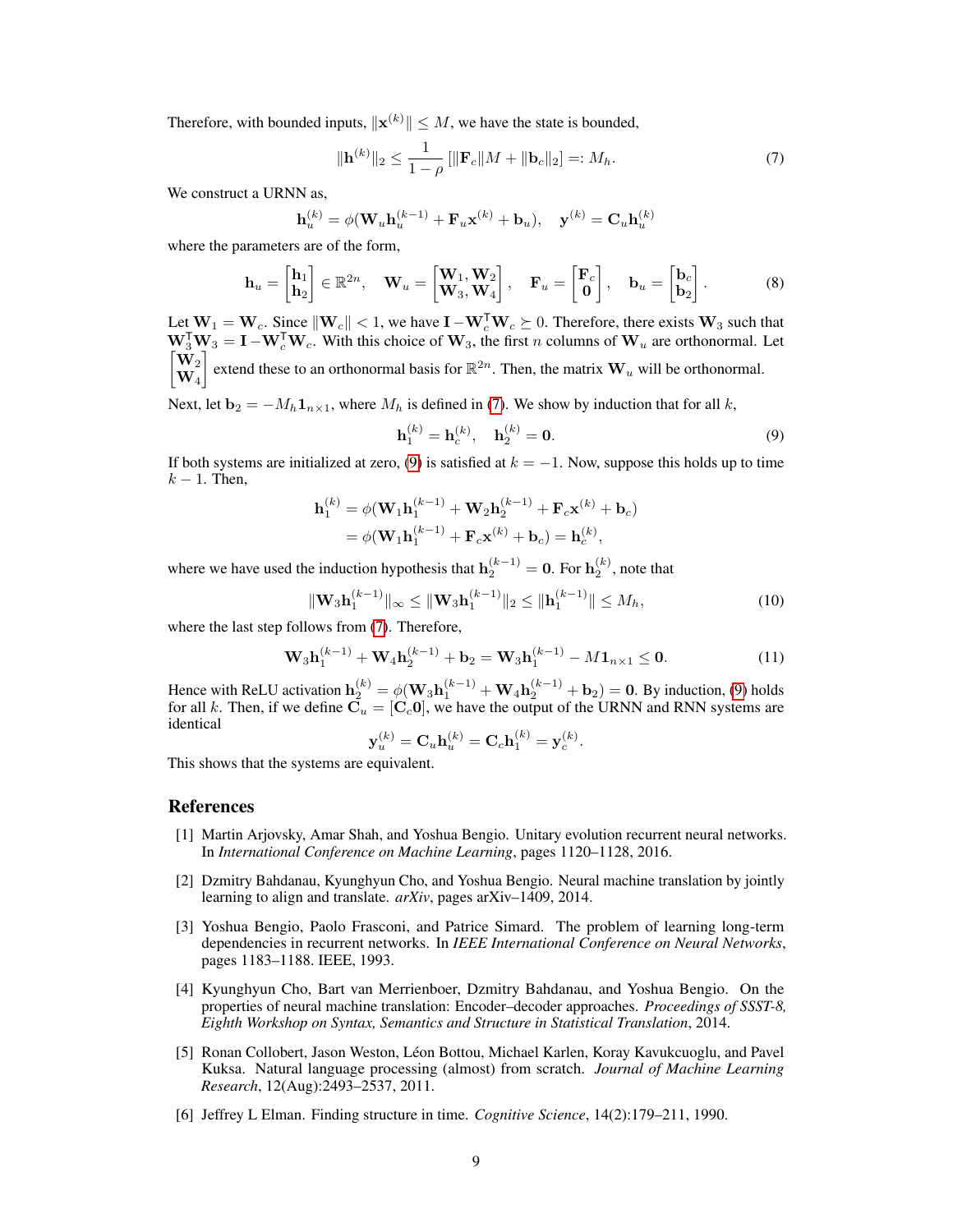- [7] Alyson K Fletcher, Sundeep Rangan, and Philip Schniter. Inference in deep networks in high dimensions. In *Proc. IEEE International Symposium on Information Theory*, pages 1884–1888. IEEE, 2018.
- [8] Ken-ichi Funahashi and Yuichi Nakamura. Approximation of dynamical systems by continuous time recurrent neural networks. *Neural Networks*, 6(6):801–806, 1993.
- [9] Alex Graves, Abdel-rahman Mohamed, and Geoffrey Hinton. Speech recognition with deep recurrent neural networks. In *IEEE International Conference on Acoustics, Speech and Signal Processing*, pages 6645–6649. IEEE, 2013.
- [10] Geoffrey Hinton, Li Deng, Dong Yu, George Dahl, Abdel-rahman Mohamed, Navdeep Jaitly, Andrew Senior, Vincent Vanhoucke, Patrick Nguyen, Tara Sainath, and Brian Kingsbury. Deep neural networks for acoustic modeling in speech recognition. *IEEE Signal Processing Magazine*, 29, 2012.
- [11] Sepp Hochreiter and Jürgen Schmidhuber. Long short-term memory. *Neural Computation*, 9(8):1735–1780, 1997.
- [12] Li Jing, Caglar Gulcehre, John Peurifoy, Yichen Shen, Max Tegmark, Marin Soljacic, and Yoshua Bengio. Gated orthogonal recurrent units: On learning to forget. *Neural Computation*, 31(4):765–783, 2019.
- [13] Li Jing, Yichen Shen, Tena Dubcek, John Peurifoy, Scott Skirlo, Yann LeCun, Max Tegmark, and Marin Soljačić. Tunable efficient unitary neural networks (eunn) and their application to rnns. In *Proceedings of the 34th International Conference on Machine Learning-Volume 70*, pages 1733–1741. JMLR. org, 2017.
- [14] Thomas Kailath. *Linear systems*, volume 156. Prentice-Hall Englewood Cliffs, NJ, 1980.
- [15] Diederik P Kingma and Jimmy Ba. Adam: A method for stochastic optimization. *arXiv preprint arXiv:1412.6980*, 2014.
- [16] Zakaria Mhammedi, Andrew Hellicar, Ashfaqur Rahman, and James Bailey. Efficient orthogonal parametrisation of recurrent neural networks using householder reflections. In *Proceedings of the 34th International Conference on Machine Learning-Volume 70*, pages 2401–2409. JMLR. org, 2017.
- [17] Behnam Neyshabur, Srinadh Bhojanapalli, David McAllester, and Nati Srebro. Exploring generalization in deep learning. In *Advances in Neural Information Processing Systems*, pages 5947–5956, 2017.
- [18] Razvan Pascanu, Tomas Mikolov, and Yoshua Bengio. On the difficulty of training recurrent neural networks. In *International Conference on Machine Learning*, pages 1310–1318, 2013.
- [19] Jeffrey Pennington, Samuel S Schoenholz, and Surya Ganguli. The emergence of spectral universality in deep networks. *arXiv preprint arXiv:1802.09979*, 2018.
- [20] David E Rumelhart, Geoffrey E Hinton, and Ronald J Williams. Learning representations by back-propagating errors. *Cognitive Modeling*, 5(3):1, 1988.
- [21] Rupesh Kumar Srivastava, Klaus Greff, and Jürgen Schmidhuber. Highway networks. *arXiv preprint arXiv:1505.00387*, 2015.
- [22] Gilbert W Stewart. The efficient generation of random orthogonal matrices with an application to condition estimators. *SIAM Journal on Numerical Analysis*, 17(3):403–409, 1980.
- [23] Gilbert Strang. *Introduction to linear algebra*, volume 3. Wellesley-Cambridge Press Wellesley, MA, 1993.
- [24] Ilya Sutskever, Oriol Vinyals, and Quoc V Le. Sequence to sequence learning with neural networks. In *Advances in Neural Information Processing Systems*, pages 3104–3112, 2014.
- [25] Mathukumalli Vidyasagar. *Nonlinear systems analysis*, volume 42. Siam, 2002.